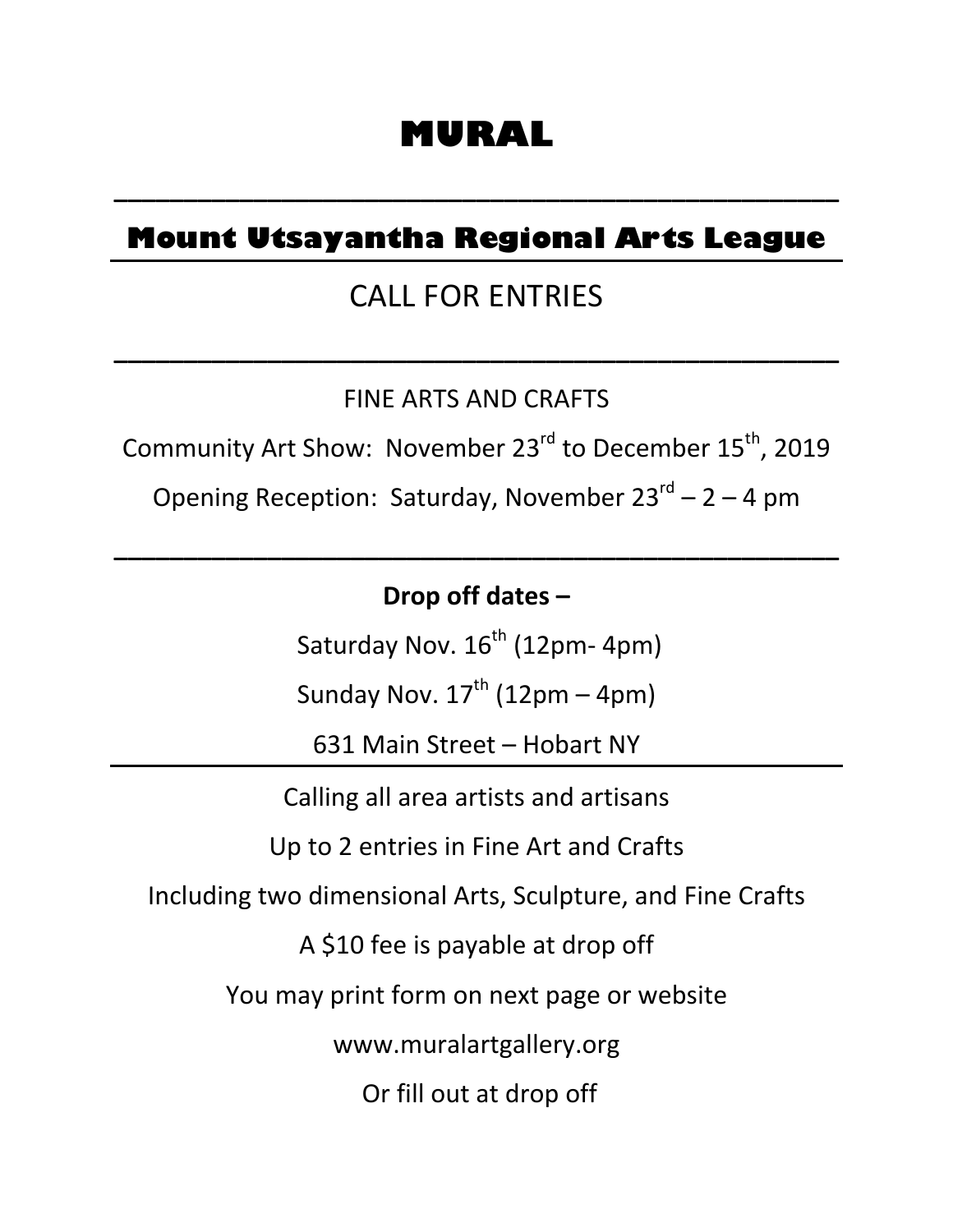# Mural reserves right to screen all entries